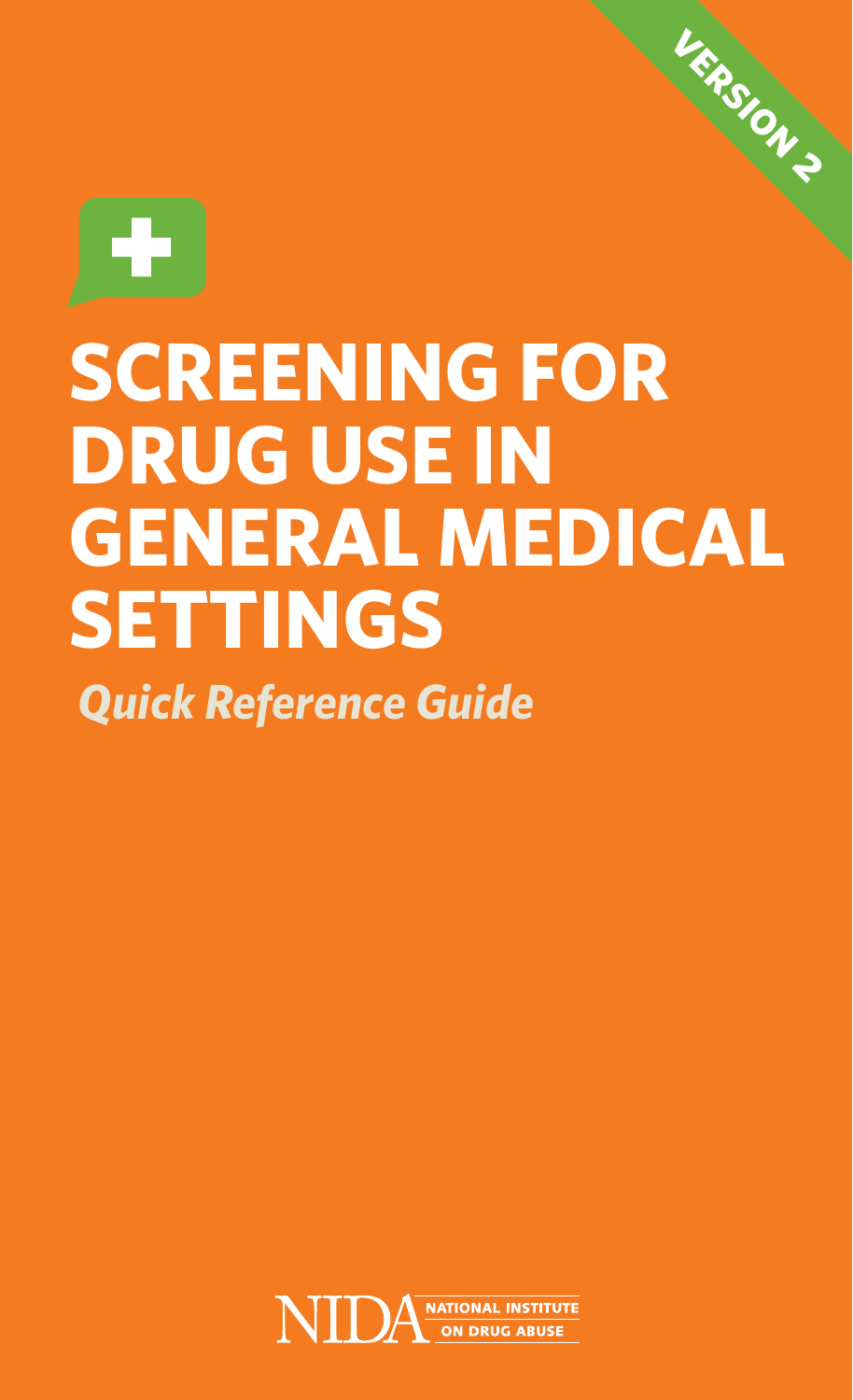

*This guide is designed to assist clinicians serving adult patients in screening for drug use. The NIDA Quick Screen was adapted from the single-question screen for drug use in primary care by Smith et al. 2010 (available at [http://archinte.ama-assn.org/cgi/reprint/170/13/1155\)](http://archinte.ama-assn.org/cgi/reprint/170/13/1155) and the National Institute on Alcohol Abuse and Alcoholism's Helping Patients Who Drink Too Much: A Clinician's Guide Updated 2005 Edition (available at [http://pubs.niaaa.nih.gov/publications/Practitioner/](http://pubs.niaaa.nih.gov/publications/Practitioner/CliniciansGuide2005/clinicians_guide.htm) [CliniciansGuide2005/clinicians\\_guide.htm](http://pubs.niaaa.nih.gov/publications/Practitioner/CliniciansGuide2005/clinicians_guide.htm)). The NIDA-modified ASSIST was adapted from the World Health Organization (WHO) Alcohol, Smoking and Substance Involvement Screening Test (ASSIST), Version 3.0, developed and published by WHO (available at [http://www.who.int/](http://www.who.int/substance_abuse/activities/assist_v3_english.pdf) [substance\\_abuse/activities/assist\\_v3\\_english.pdf\)](http://www.who.int/substance_abuse/activities/assist_v3_english.pdf).* 

### **Why Screen for Drug Use in General Medical Settings?**

- » **Identify drug users early** and briefly educate them about the adverse consequences of continued drug use and available resources for quitting
- » **Enhance medical care** by increasing awareness of the potential impact of substance use on physical health—more specifically, the interaction of substance use with a patient's medical care, including potentially fatal drug interactions
- » **Improve linkages** between primary and secondary health care services and specialty drug and alcohol treatment services

### **How do you screen and provide feedback?** *The Five As:*

- » **Ask** » **Assist**
- » **Advise** » **Arrange**
- » **Assess**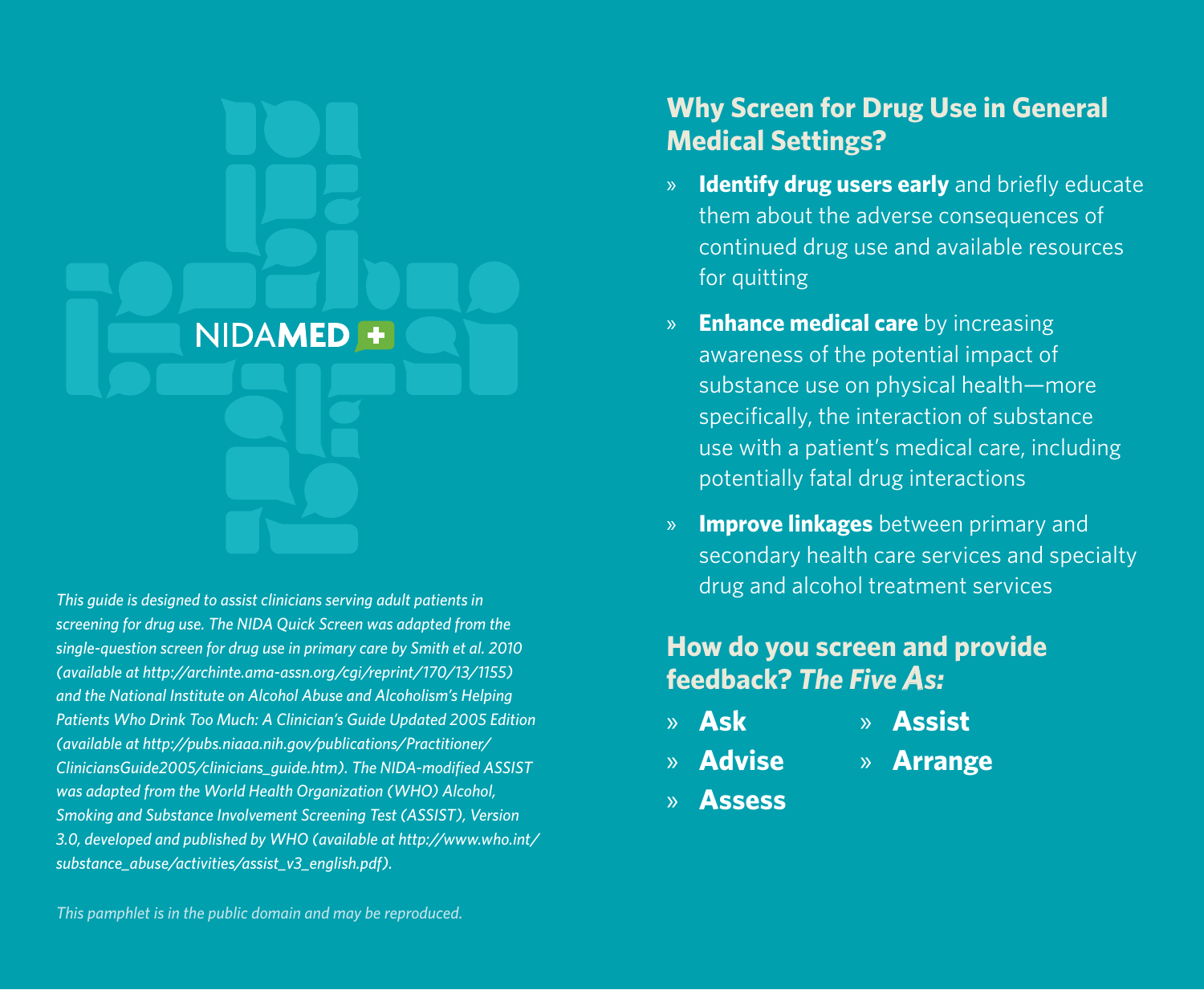# **STEP 1**

## **Using the** *NIDA Quick Screen***, ask the patient about** *past-year* **drug use.**

#### *In the past year, how many times have you used the following?*



| Alcohol (For men, 5 or more<br>drinks in a day; for women, 4<br>or more drinks in a day) |  |  |  |
|------------------------------------------------------------------------------------------|--|--|--|
| <b>Tobacco Products</b>                                                                  |  |  |  |
| Prescription Drugs for<br>Nonmedical Reasons                                             |  |  |  |
| Illegal Drugs                                                                            |  |  |  |

#### **Patient reports no past-year drug use:**

Reinforce abstinence. Screening is complete.

**For more information on use of tobacco and/or alcohol:** Go to page 3.

#### **Patient reports past-year use of illegal drugs or prescription drugs for nonmedical reasons:** Go to page 4.

# **Tobacco and Alcohol**

### **TOBACCO USE**

*Any current tobacco use* places a patient at risk. **Advise** all tobacco users to quit.

*For more information on smoking cessation, please see "Helping Smokers Quit: A Guide for Clinicians" at [http://www.ahrq.gov/](http://www.ahrq.gov/clinic/tobacco/clinhlpsmksqt.htm) [clinic/tobacco/clinhlpsmksqt.htm.](http://www.ahrq.gov/clinic/tobacco/clinhlpsmksqt.htm)* 

### **ALCOHOL USE**

### *If the answer is:*

- $\Box$  **Never-Advise** patient to stay within these limits:
	- ✓ For healthy **men** under the age of 65: No more than 4 drinks per day AND no more than 14 drinks per week.
	- ✓ For healthy **women** under the age of 65: No more than 3 drinks per day AND no more than 7 drinks per week.
	- ✓ Encourage talking openly about alcohol and any concerns it may raise, and rescreen annually.

#### $\Box$  One or more days of heavy drinking Patient is an at-risk drinker.

*Please see "Helping Patients Who Drink Too Much: A Clinician's Guide" at [http://pubs.niaaa.nih.gov/publications/Practitioner/](http://pubs.niaaa.nih.gov/publications/Practitioner/CliniciansGuide2005/clinicians_guide.htm) [CliniciansGuide2005/clinicians\\_guide.htm](http://pubs.niaaa.nih.gov/publications/Practitioner/CliniciansGuide2005/clinicians_guide.htm) for information to help assess, advise, and assist at-risk drinkers or patients with alcohol use disorders.*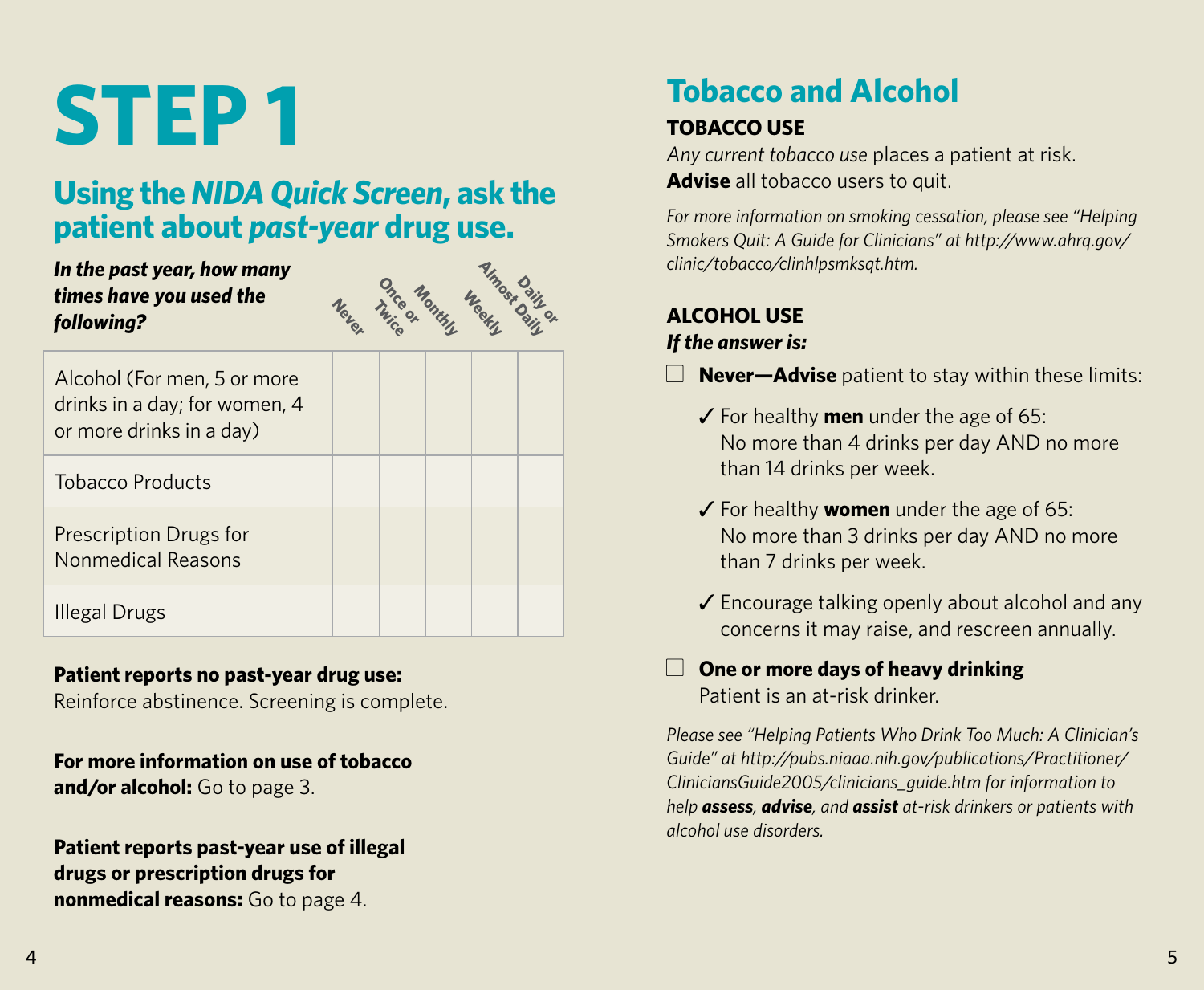# **STEP 2**

## **Ask the patient about** *lifetime* **drug use.**

- Q1. Which one of the following substances have you ever used *in your lifetime?*
- **a. Cannabis** (marijuana, pot, grass, hash, etc.)
- **g. Hallucinogens** (LSD, acid, mushrooms, PCP, Special K, ecstasy, etc.)

**b. Cocaine**

(coke, crack, etc.)

- **c. Prescription stimulants\*** (Ritalin, Concerta, Dexedrine, Adderall, diet pills, etc.)
- **d. Methamphetamine**  (speed, ice, etc.)
- **e. Inhalants** (nitrous, glue, gas, paint thinner, etc.)
- **f. Sedatives or sleeping pills\*** (Valium, Serepax, Xanax, etc.)

(heroin, opium, etc.) **i. Prescription opioids\*** (fentanyl, oxycodone,

**h. Street opioids**

hydrocodone, methadone, buprenorphine, etc.)

- **j. Other—Specify**
- *\* Please report nonmedical use only: Do not record medications that are used as prescribed by a doctor.*

## **Patient reports no lifetime drug use:**

Given the patient's response to the *NIDA Quick Screen*, the patient *should not indicate* "**NONE**" for all drugs in Question 1. If they do, remind them that their answers to the NIDA Quick Screen indicated they used an illegal or prescription drug for nonmedical reasons within the past year and then **repeat Question 1**.

If the patient indicates that the drug used is not listed, please note name of drug next to '**Other**.'

If the patient says "**Yes**" to any of the drugs, proceed to **next page**.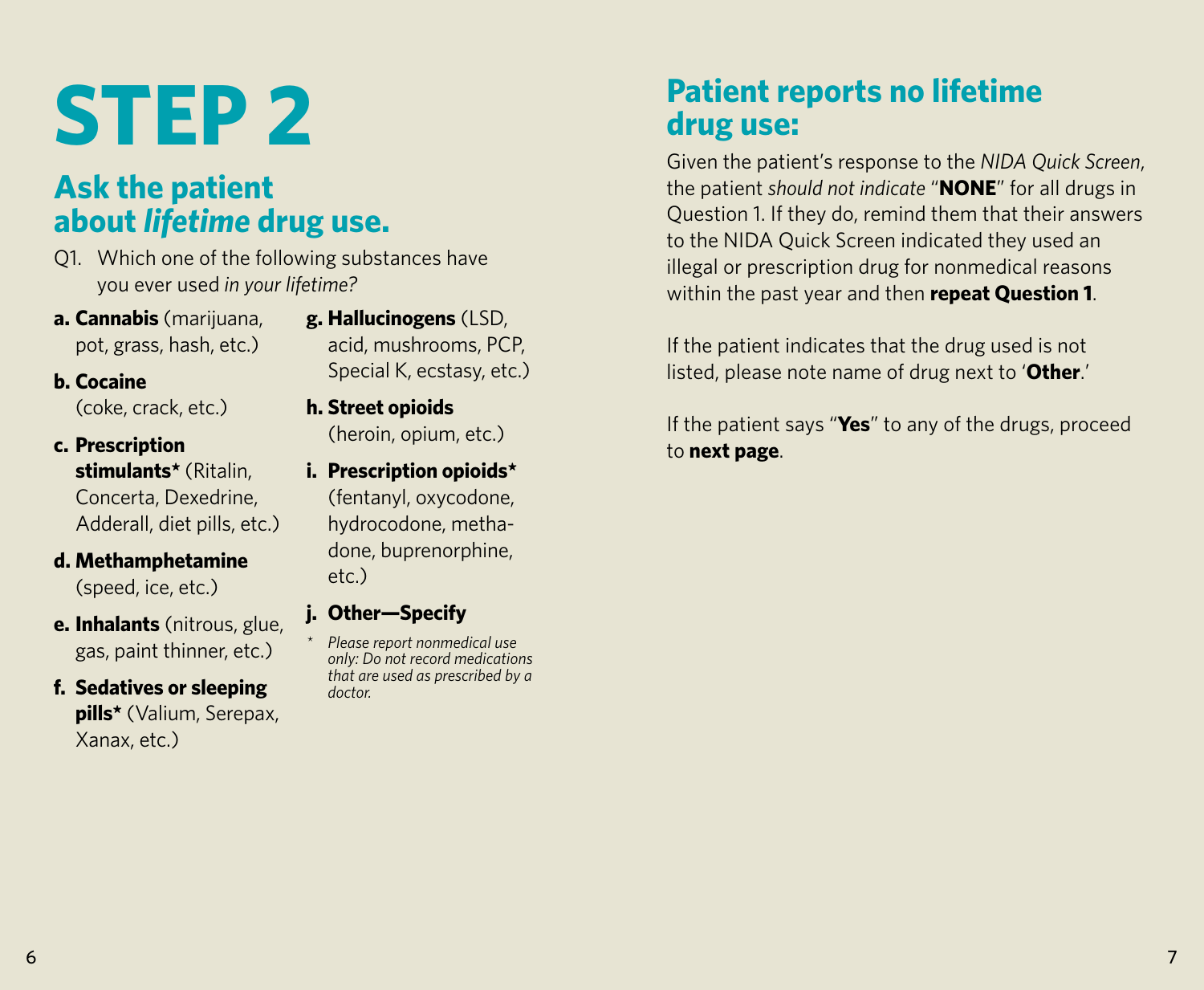## **Patient reports lifetime use of one or more substances:**

**Ask** the following questions for each drug mentioned (scores will be tallied at the end)

| Q2. In the past 3 months, how often have you used each of the<br>substances you mentioned [first drug, second drug, etc.]?            | $\Omega$  | $\mathcal{P}$                                    | 3              | $\Delta$                                                                     | 6              |
|---------------------------------------------------------------------------------------------------------------------------------------|-----------|--------------------------------------------------|----------------|------------------------------------------------------------------------------|----------------|
| If the answer to Question 2 is "never," skip to Question 6.<br>Otherwise, continue: In the past three months                          |           |                                                  |                |                                                                              |                |
| Q3. How often have you had a strong desire or urge to use?                                                                            | $\Omega$  | 3                                                | $\overline{4}$ | 5                                                                            | 6              |
| Q4. How often has your use of [first drug, second drug, etc.]<br>led to health, social, legal, or financial problems?                 | $\Omega$  | $\overline{4}$                                   | 5              | 6                                                                            | $\overline{7}$ |
| Q5. How often have you failed to do what was normally ex-<br>pected of you because of your use of [first drug, second<br>drug, etc.]? | $\Omega$  | 5                                                | 6              | $\overline{7}$                                                               | 8              |
| For each substance ever used (i.e., those mentioned<br>in the "lifetime" question):                                                   | <b>NO</b> | <b>YES</b> , but not in the<br>past three months |                | <b>YES, in the past</b><br>three months                                      |                |
| Q6. Has a friend or relative or anyone else ever expressed<br>concern about your use of [first drug, second drug, etc.]?              | $\Omega$  | 3                                                |                | 6                                                                            |                |
| Q7. Have you ever tried and failed to control, cut down,<br>or stop using [first drug, second drug, etc.]?                            | $\Omega$  | 3                                                |                | 6                                                                            |                |
| Q8. Have you ever used any drug by injection?<br>(nonmedical use only)                                                                |           | Recommend HIV/<br>hepatitis B & C testing        |                | Ask about pattern of<br>injecting. Recommend HIV/<br>hepatitis B & C testing |                |

**Never**

Once or

**Monthly**

**Meeting Almost Daily or**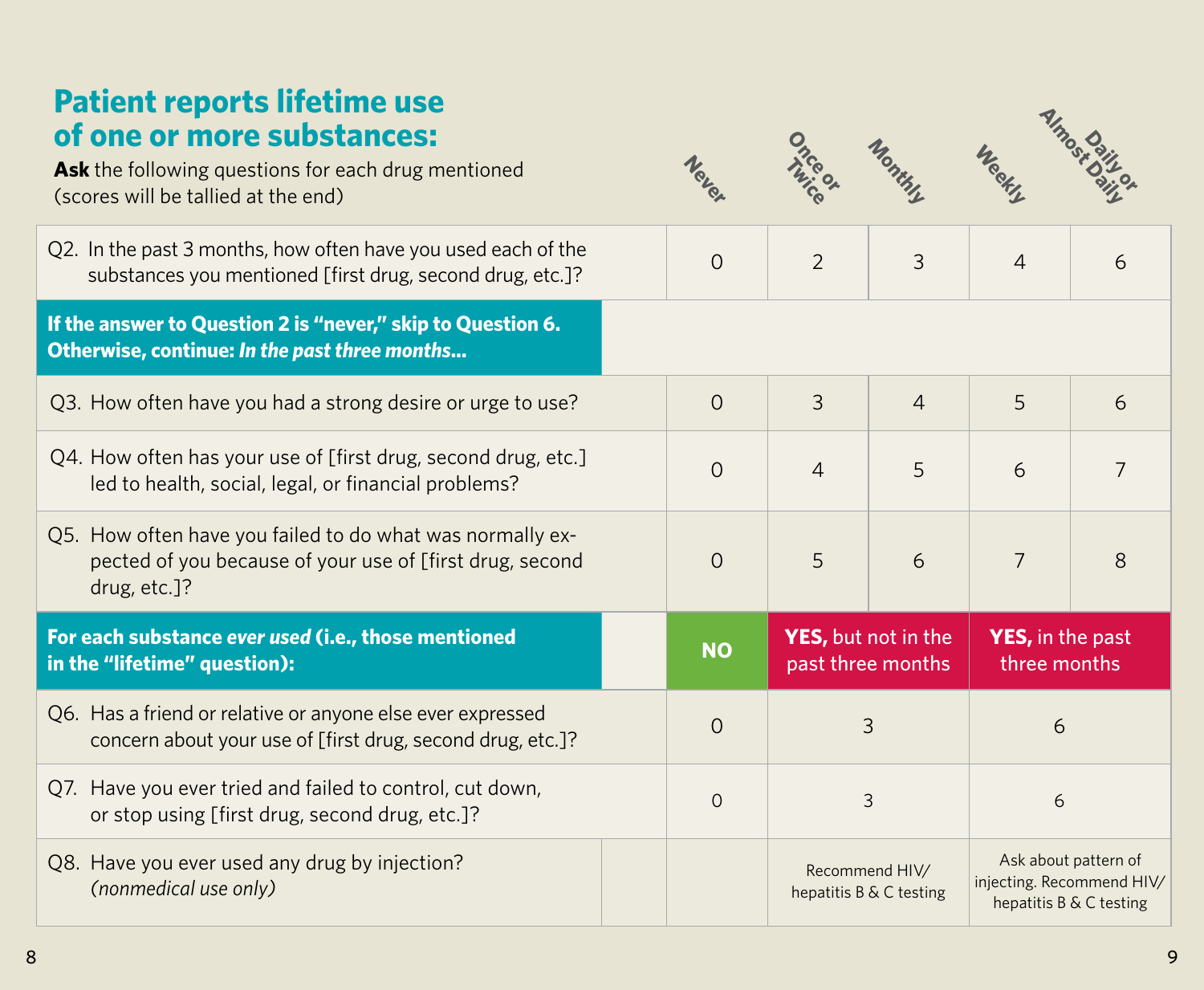# **STEP 3**

## **Determine risk level**

For *each* substance (except tobacco and alcohol), add up the scores for Questions 2 through 7. To determine patient's risk level and the respective recommendations, see below:

- **High Risk**  *Score > 27*
- ✓ Provide feedback on the screening results
- ✓ **Advise, Assess,** and **Assist**
- ✓ **Arrange** referral
- ✓ Offer continuing support

### **Moderate Risk**  *Score 4–26*

- ✓ Provide feedback
- ✓ **Advise, Assess,** and **Assist**
- ✓ Consider referral based on clinical judgment
- ✓ Offer continuing support

**Lower Risk**  *Score 0–3*

- ✓ Provide feedback
- ✓ Reinforce abstinence
- ✓ Offer continuing support

# **STEP 4**

# **Depending on risk level:**





**Advise**—Provide medical advice related to patient's drug use.

**Assess**—Determine patient's readiness to change.



**Assist**—Offer help based on patient's readiness level.



**Arrange**—Refer patient for specialty assessment and/or drug treatment, if necessary.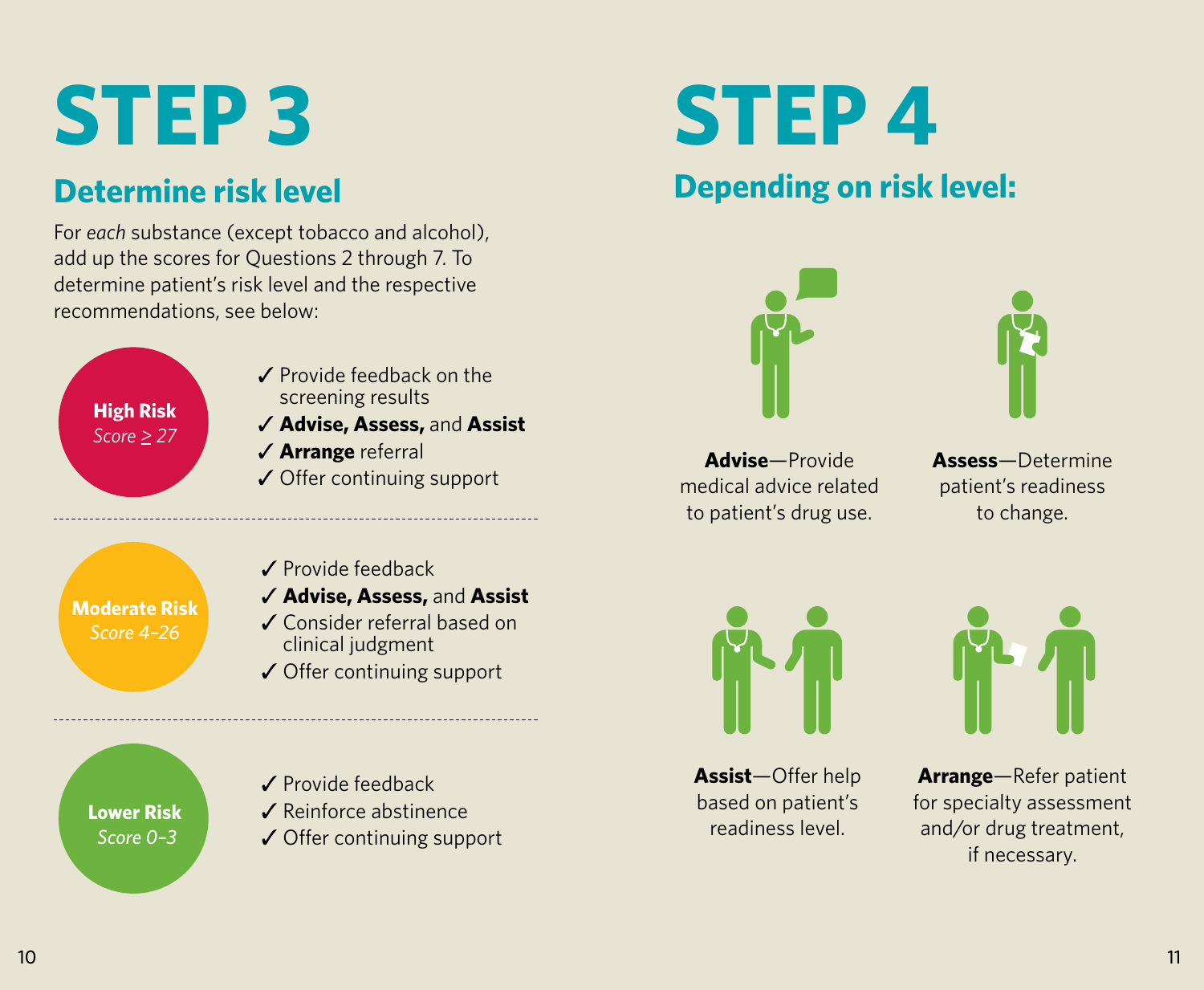# **RESOURCES**

- **1. World Health Organization— The ASSIST Project: Alcohol, Smoking and Substance Involvement Screening Test** [http://www.who.int/](http://www.who.int/substance_abuse/activities/assist_v3_english.pdf) [substance\\_abuse/activities/](http://www.who.int/substance_abuse/activities/assist_v3_english.pdf) [assist\\_v3\\_english.pdf](http://www.who.int/substance_abuse/activities/assist_v3_english.pdf)
- **2. Substance Abuse and Mental Health Services Administration SBIRT Web site:** [http://www.samhsa.gov/](http://www.samhsa.gov/prevention/sbirt) [prevention/sbirt](http://www.samhsa.gov/prevention/sbirt)
- **3. NIAAA's** *Helping Patients Who Drink Too Much: A Clinician's Guide***:**

[http://pubs.niaaa.nih.gov/](http://pubs.niaaa.nih.gov/publications/Practitioner/CliniciansGuide2005/clinicians_guide.htm) [publications/Practitioner/](http://pubs.niaaa.nih.gov/publications/Practitioner/CliniciansGuide2005/clinicians_guide.htm) [CliniciansGuide2005/](http://pubs.niaaa.nih.gov/publications/Practitioner/CliniciansGuide2005/clinicians_guide.htm) [clinicians\\_guide.htm](http://pubs.niaaa.nih.gov/publications/Practitioner/CliniciansGuide2005/clinicians_guide.htm)

**4. SAMHSA's Substance Abuse Treatment Facility Locator:** [http://findtreatment.](http://findtreatment.samhsa.gov) [samhsa.gov](http://findtreatment.samhsa.gov)

- **5. NIDA's National Drug Abuse Treatment Clinical Trials Network Community Treatment Programs:**  [http://www.drugabuse.gov/](http://www.drugabuse.gov/CTN/ctps.php) [CTN/ctps.php](http://www.drugabuse.gov/CTN/ctps.php)
- **6. For Certification in Office-Based Buprenorphine:** [http://buprenorphine.samhsa.](http://buprenorphine.samhsa.gov/waiver_qualifications.html) [gov/waiver\\_qualifications.html](http://buprenorphine.samhsa.gov/waiver_qualifications.html)
- **7. AHRQ's** *Helping Smokers Quit: A Guide for Clinicians***:**  [http://www.ahrq.gov/clinic/](http://www.ahrq.gov/clinic/tobacco/clinhlpsmksqt.htm) [tobacco/clinhlpsmksqt.htm](http://www.ahrq.gov/clinic/tobacco/clinhlpsmksqt.htm)
- **8. Smith P.C., Schmidt S.M., Allensworth-Davies D., Saitz R. A Single-Question Screening Test for Drug Use in Primary Care.** *Arch Intern Med* 170:1155–1160, 2010. [http://archinte.ama-assn.org/](http://archinte.ama-assn.org/cgi/reprint/170/13/1155) [cgi/reprint/170/13/1155](http://archinte.ama-assn.org/cgi/reprint/170/13/1155)
- **9. Coding for SBI Reimbursement:** [http://www.samhsa.gov/](http://www.samhsa.gov/prevention/SBIRT/coding.aspx) [prevention/SBIRT/coding.aspx](http://www.samhsa.gov/prevention/SBIRT/coding.aspx)

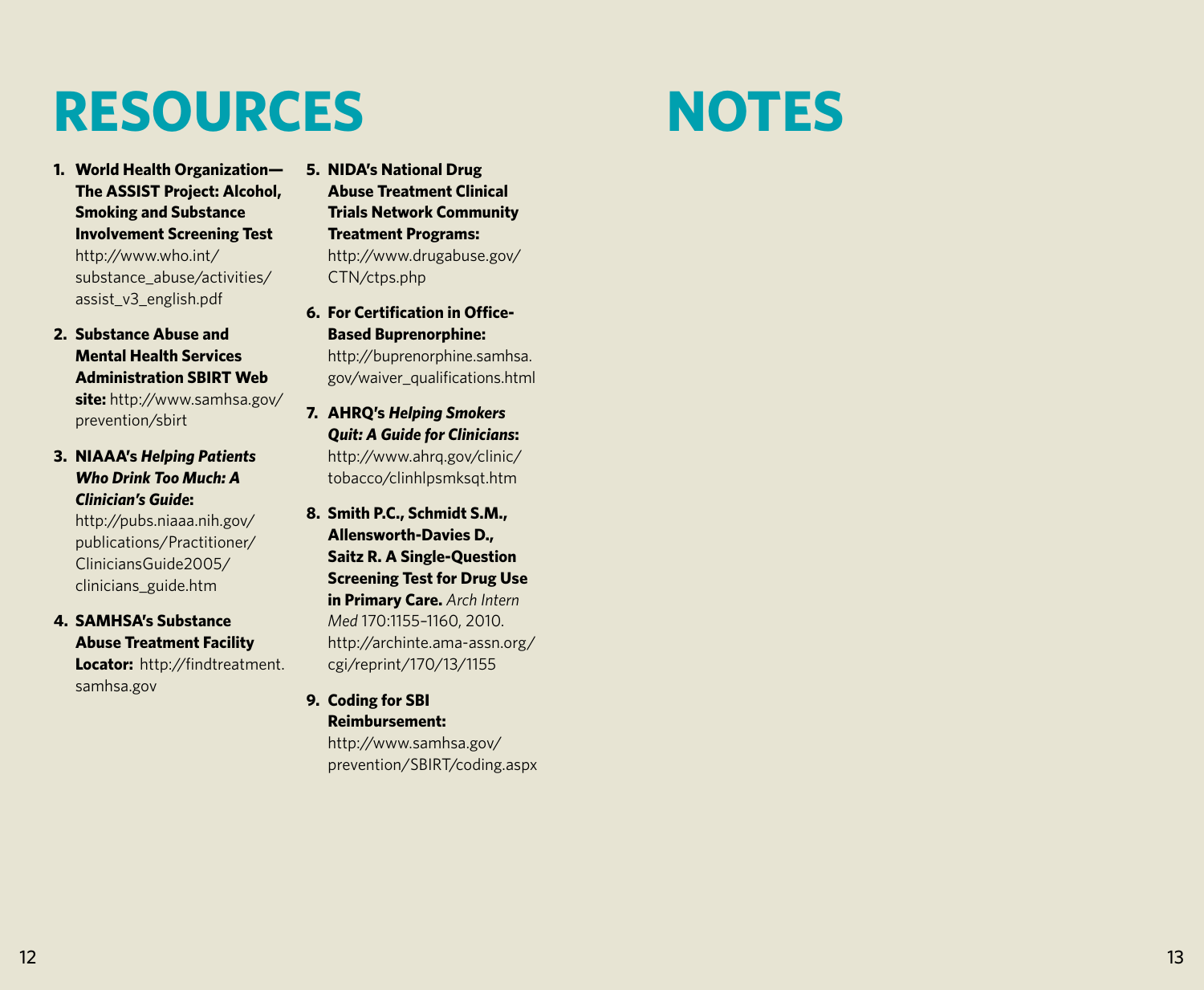# **NOTES**



Please visit **[www.drugabuse.gov/NIDAMED](http://www.drugabuse.gov/NIDAMED)** for an interactive screening tool, screening resources guide, and additional resources.